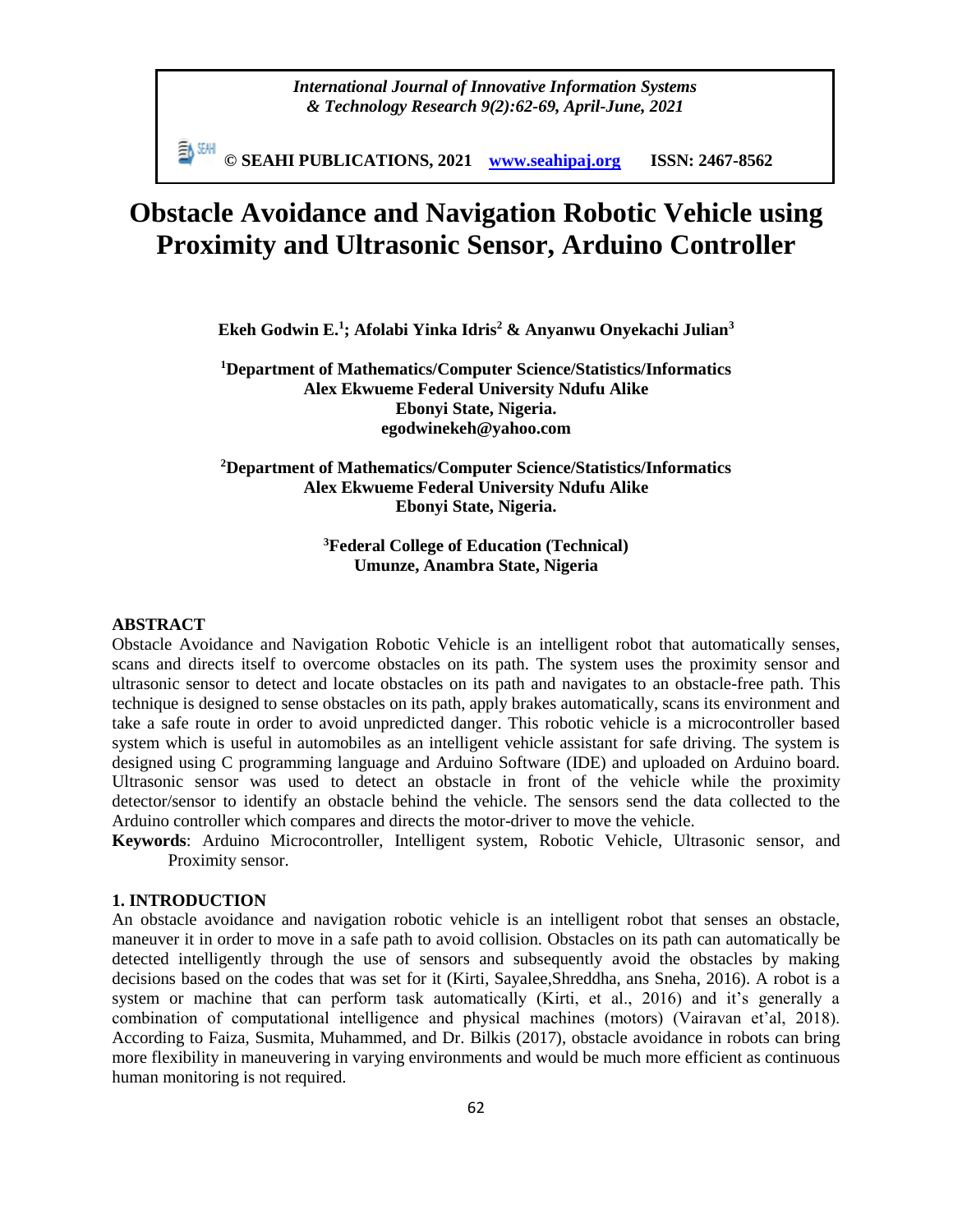## **Ekeh** *et al.….. Int. J. Innovative Info. Systems & Tech. Res. 9 (2): 62-69, 2021*

We developed an obstacle avoidance and navigation robotic vehicle which can move without any collision by sensing obstacles on its way, applies a brake, scan through to detect a safe path and moves to the safe path with the help of micro-controller to process the data, ultrasonic sensors, proximity detectors and motor drive. The ultrasonic sensor detects obstacle (Munna Pandit, 2019), and also used to put down the time taken by the sensor to transmit ultrasonic beams and equally receiving the ultrasonic beams after hitting the surface. The proximity detection was used to automatically measure the distance between the path of the vehicle in order to sense the obstacles that are either in front or behind. It can show the distance and give a sound-light alarm in real time, and ensures that the vehicle runs safely and reduce the accident ratio. Dilip et'al (2016) noted that with this type of system, the vehicle will detect whether it is in a safe zone, warning zone or stop zone to park. If the vehicle is in some distance in stop zone, it will give a sign and the vehicle will apply brakes automatically, move back a little, scan around it and take a safe route in order to avoid unpredicted danger. Robots guided with this technology can be put into diversified uses, such as supervisor robots, military vehicles, surveying landscapes, autonomous cleaning, driverless vehicles, environments dangerous for human penetration, and automated lawn mower.

Different researchers have carried out similar studies in the past and some of the working principles and methods are discussed. As noted by Faiza et'al (2017), some of these works differ by selection of sensors, path mapping process and the algorithms applied to set the operational parameters.

Vairavan et'al, (2018) designed an obstacle avoidance robot vehicle which is controlled by ultrasonic sensor. The robot is made using ultrasonic sensor and it is controlled by Arduino microcontroller. Ultrasonic sensor fixed in front portion of the robot vehicle. The sensor gets the data from surrounding area through mounted sensors on the robot. The sensor sensed the obstacle and deviate its path to choose an obstacle free path. The sensor will send the data to the controller and compared with controller to decide the movement of the robot wheel. The robot wheel movement and direction will be based on the sensing of the ultrasonic sensor and also using a wheel encoder.

Iswarya et al. (2018) proposed a robotic vehicle that has an intelligence built in it such that it directs itself whenever an obstacle comes in its path and to protect the robot from any physical damages. This can be designed to build an obstacle avoidance robotic vehicle using ultrasonic sensors for its movement. A microcontroller (AT mega 328P) is used to achieve the desired operation. An ultrasonic sensor is used to detect any obstacle ahead of it and sends a command to the micro-controller. Depending on the input signal received, the micro-controller redirects the robot to move in an alternate direction by actuating the motors which are interfaced to it through a motor driver.

Faiza et al. (2017) employs multiple sensors for enhancing the horizontal range of searching obstacles. These ultrasonic distance sensors work in combination to measure distance to the surrounding objects and detect the presence of obstacles if they are within the threshold distance. The inclusion of three sensors of the same kind provides more accuracy in obstacle detection as it widens the field of searching.

Kirti et al. (2016) proposes an autonomous robotic vehicle in which no remote is used for controlling the robotic actions. It intelligently detects obstacles present on its path through the sensors, avoid it and take decision on the basis of internal code that was set for it.

Pavithra and Subramanya (2018) proposed robotic vehicle that has an intelligence built in it such that it directs itself whenever an obstacle comes in its path. This robotic vehicle is built, using a micro-controller of AT mega 328 families. An ultrasonic sensor is used to detect any obstacle ahead of it and sends a command to the micro-controller. Depending on the input signal received, the micro-controller redirects the robot to move in an alternate direction by actuating the motors which are interfaced to it through a motor driver. Some of the project is built with the IR sensors has its own application so in our project those application is not compactable so we are using ultrasonic sensor.

Mishi et al. (2017) designed a robotic car. Arduino Uno and Raspberry Pi were used together to control robot in this project. GPS was also used to trace the car and the distances between the obstacle and the path are measured. The data in the cloud was used without having to be online. Thus, the multi-motion system was controlled.

Kolapo et al. (2018) presented an obstacle detection and avoidance system for an unmanned Lawnmower. The system consists of two (Infrared and Ultrasonic) sensors, an Arduino microcontroller and a gear DC motor. The ultrasonic and infrared sensors are implemented to detect obstacles on the robot's path by sending signals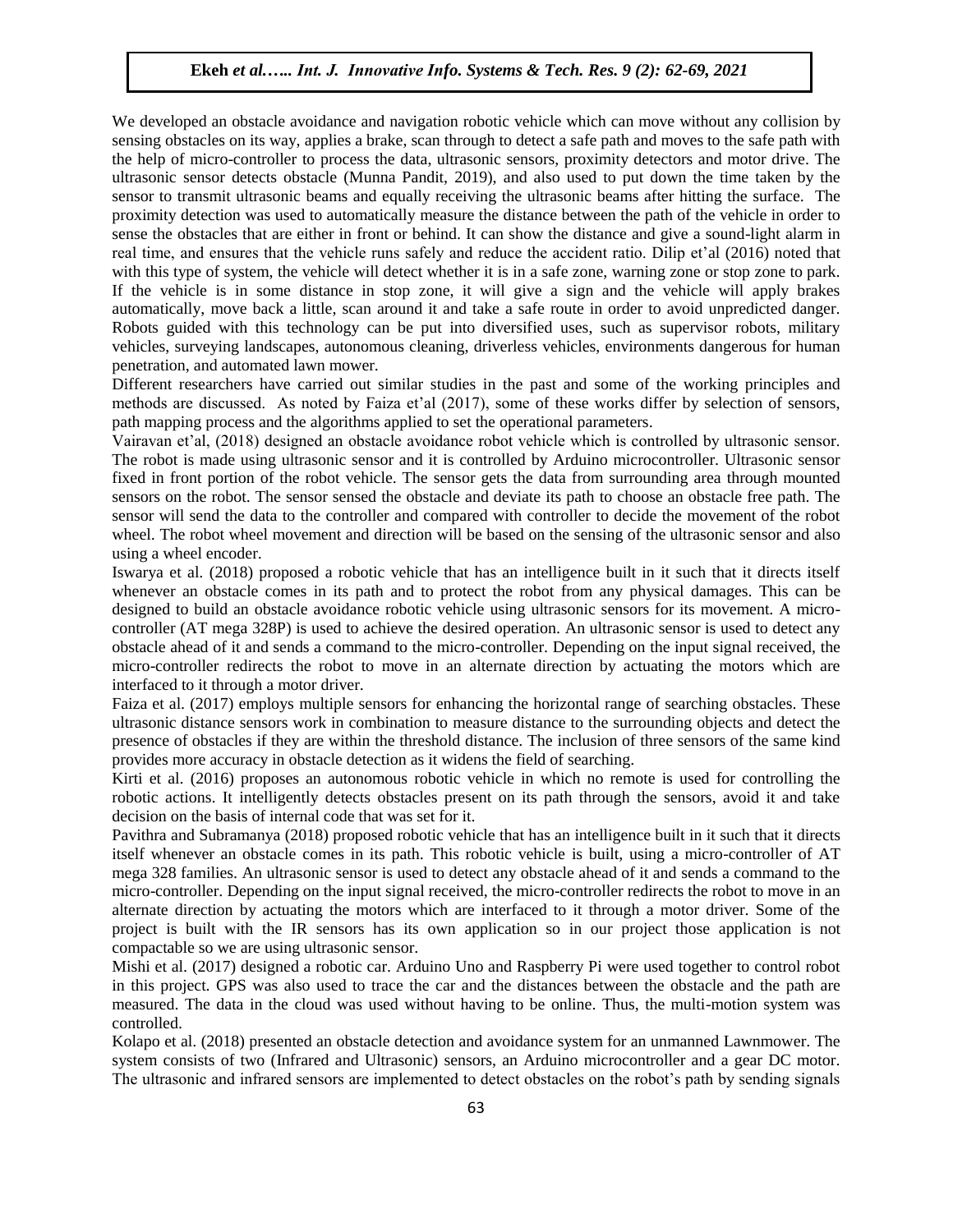# **Ekeh** *et al.….. Int. J. Innovative Info. Systems & Tech. Res. 9 (2): 62-69, 2021*

to an interfaced microcontroller. The micro-controller redirects the robot to move in an alternate direction by actuating the motors in order to avoid the detected obstacle. The performance evaluation of the system indicates an accuracy of 85% and 0.15 probability of failure respectively.

Based on the above assertions, we deduced that the ultrasonic sensor is one of the best techniques which is used to sense obstacle. Unlike the above projects, we combined the proximity and ultrasonic sensors to provide more accuracy in obstacle detection and measured the distance of objects either behind or in front in order to know whether the obstacles are within the threshold distance. We deemed it important to get a sensor that can measure how close the reading of object is to the true distance, and equally report smallest reading or change in readings. Equally when the system detects an obstacle, it moves back a little and scans its surroundings for a safer path to avoid any obstacle.

#### **2. MATERIALS AND METHODS**

#### **2.1 Design of the System**

At this stage, a proper understanding of the system was made. The practical way in which the system will work was both drawn and modeled. Various functional units that are very necessary for the system was identified and assembled for the commencement of the circuit design.

The circuit design of the system is the process of working out the physical form that an electronic circuit will take and the result of the circuit design process is the full instructions on how to construct the physical electronic circuit. Below depicts the circuit powered with 9V battery. The ultrasonic and proximity sensors are connected to the Arduino board, and the motor driver is also connected to the board through a relay switch.



Fig.1 Circuit diagram for the sensors using Arduino controller

#### **2.2 Arduino Uno Platform**

Arduino Uno is a microcontroller board that uses ATmega328P microprocessor. It consists of 14 digital pins (input/output) of which (6 can be used as PWM outputs and 6 analog input pins), 16 MHz quartz crystal, a USB connection, a power jack, an ICSP header and a reset button. To power the Arduino, either you use a battery,  $AC - to - DC$  adapter or using a USB cable to connect it on a computer. The rating should be 9V DC 100-500mA power adapter, with a 2.1mm barrel plug and positive tip. Beside the USB jack is a jumper with 3 pins. If the jumper is on 2 pins near the USB jack, it means you're powering through a USB cable; if it's on 2 pins near the DC jack, you are powering via a battery or wall adapter. The communication between the Arduino and the computer is done using the USB cable to transfer data serially. One advantage of Arduino Uno is its easy programmability. The Arduino programming is carried out in the Integrated Development Environment (IDE). The programming language selected is Embedded C language. Using signals from sensors, it helps to design robots and systems that affect the environment.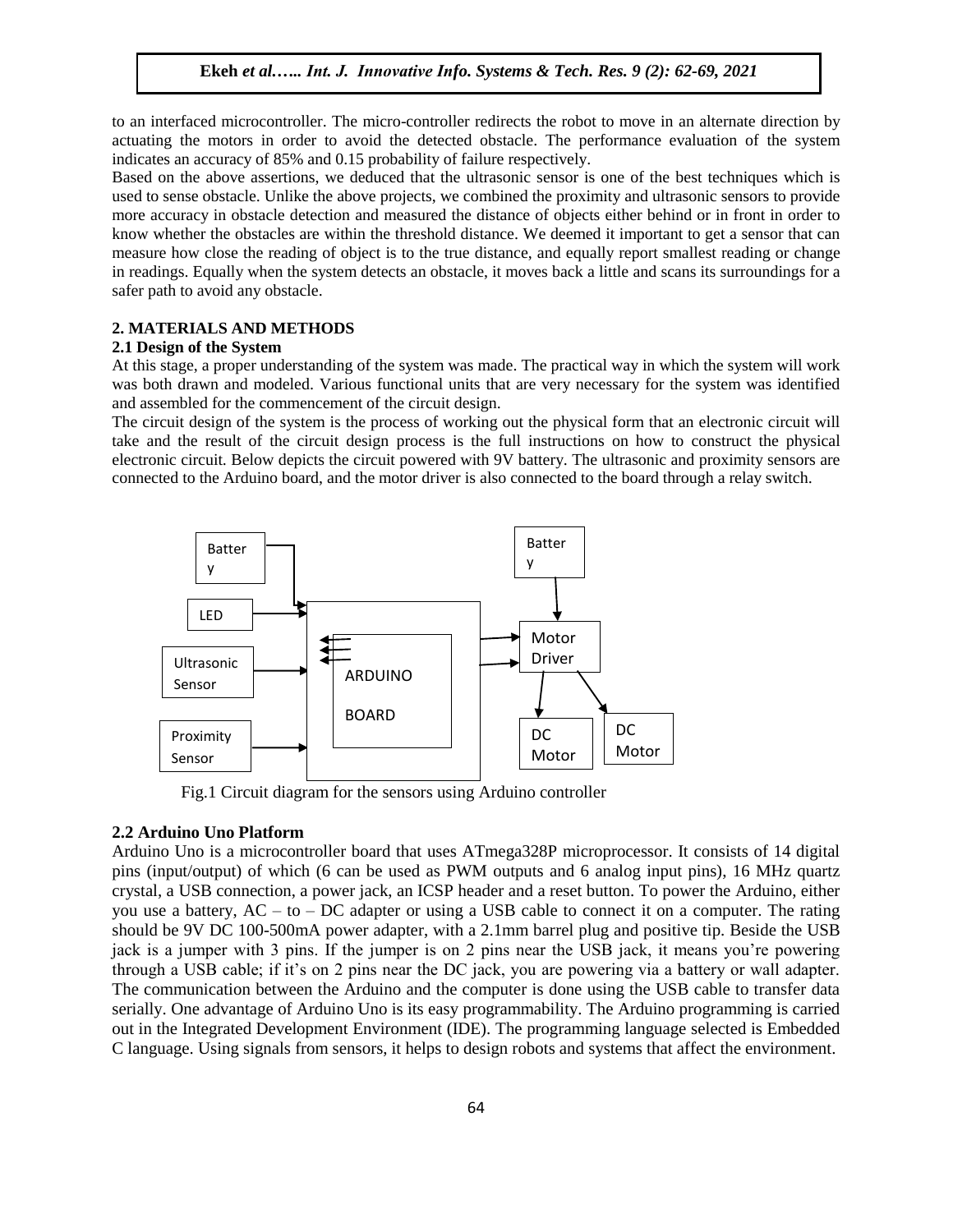

Fig.2 Arduino, USB Cable and Power Adapter

# **2.3 HC-SR04 Ultrasonic Sensor and Arduino Interface**

According to Iswarya et al (2018), ultrasonic sensors are devices that use electrical–mechanical energy transformation to measure distance from the sensor to the target object. Ultrasonic waves are longitudinal mechanical waves which travel as a sequence of compressions and rarefactions along the direction of wave propagation through the medium. An Ultrasonic sensor is used to measure the distance to an object by using sound waves. It consists of four pins which are VCC (5v power supply), GND (Ground), Trigger pin gives TTL pulses (15us) and echo pin to get output from the sensor. There are two transducers, one for Transmit & the other to Receive.

Connecting Ultrasonic sensor to Arduino:

- Red wire is connected to  $+5V$  in Arduino
- Black wire is connected to ground in Arduino
- Yellow wire is the analog pulse which can be connected to analog inputs in Arduino.



Fig. 3 HC-SR04 Ultrasonic Sensor and Arduino Interface Connection

## **2.4 VCNL4010 Proximity Sensor**

The VCNL4010 proximity sensor is an ambient light sensor designed for short distance detection and works best at a distance of about 10 - 150 mm. It can be used on 12C microcontroller capability and 3.3V or 5V with no risk of damage. The VCNL4010 proximity sensor consists of three power pins and three data pins. The power pins are Vin, 3V0, and GND. The Vin is the power pin. It uses 3VDC for logic, so a voltage regulator is included on the board to take 3-5 VDC and safely convert it down. Power the board with the same power as the logic level of your microcontroller. 3Vo is the 3.3V output from the voltage regulator. GND is the common ground. The data pins are SCL, SDA, INT. SCL is the I2C clock pin and it connects to the microcontrollers I2C clock line. SDA is the I2C data pin and it connects to your microcontrollers I2C data line and it uses 3V or 5V logic. INT is the interrupt output used to give you an alert when the sensor detects something.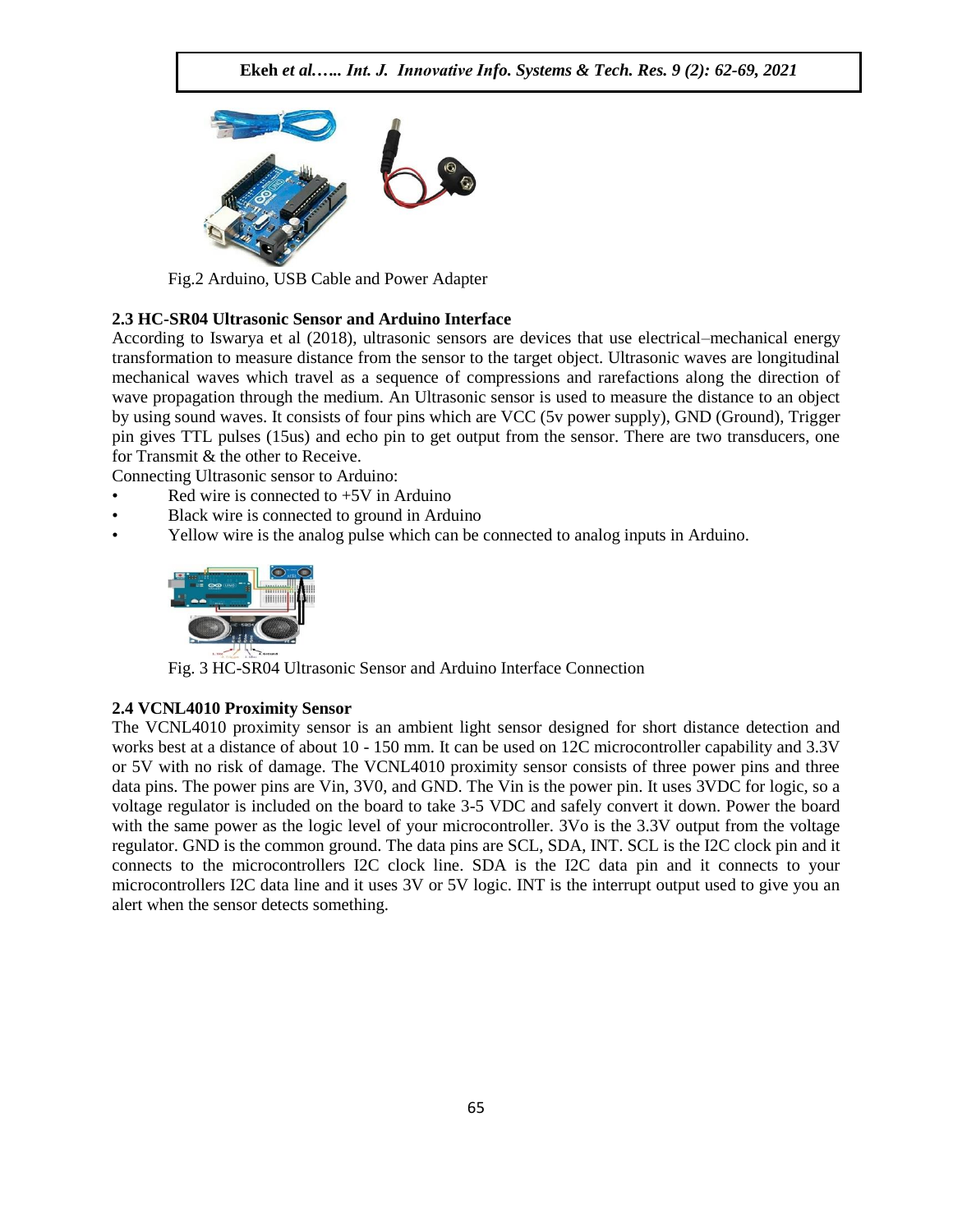

Fig.4 VCNL4010 Proximity Sensor and Arduino Interface Connection

#### **2.5 L293D Motor Driver**

The L293D Motor Driver IC allows Direct Current (DC) motor to drive on either direction. The Motor Drive is a 16-pin IC that controls a set of two DC motors simultaneously in any direction. That is, the single L293D IC can control two DC motor.



**Fig.5 L293D Motor Driver**

## **2.6 DC Motor**

Esra and Sibel (2019) asserts that Direct Current (DC) Motor converts electrical energy into mechanical energy using direct current. They said that the DC motor is an electric machine that works with the principle of "A current carrying conductor is exposed to humid when it enters a magnetic field". There are 6 components of DC motor and they are coils, magnets, rotors, brush, stator and direct current source. The DC motor is used in this work to turn the wheels. The armature is placed in the magnetic field generated by the coils and rotated using direct current so that mechanical force is generated.



#### **2.7 Working Principle**

The obstacle avoidance and navigation robotic vehicle uses an ultrasonic sensor to detect any obstacle in forward direction. The ultrasonic sensor emits short and high frequency signal and the signal reflects an echo input to the sensor through the echo pin. When an object is sensed within its distance, the ultrasonic sensor sends information to the Arduino. The Arduino calculates the distance to the object. When this distance reduces to a certain level, the robot will interpret it to mean an obstacle on its path. It will stop, move backward a bit, scans its' left and right and then turns to the direction of more free space in front of it. Likewise, the back movement of the robot uses a proximity sensor to detect the presence of proximate objects. The proximity sensor emits a beam of electromagnetic radiation (light waves) to scan for objects in return signal. When it detects an object in its return signal, it sends a signal to the Arduino which instructs the robot to stop. The microcontroller controls the motors left, right, back, front based on ultrasonic signals.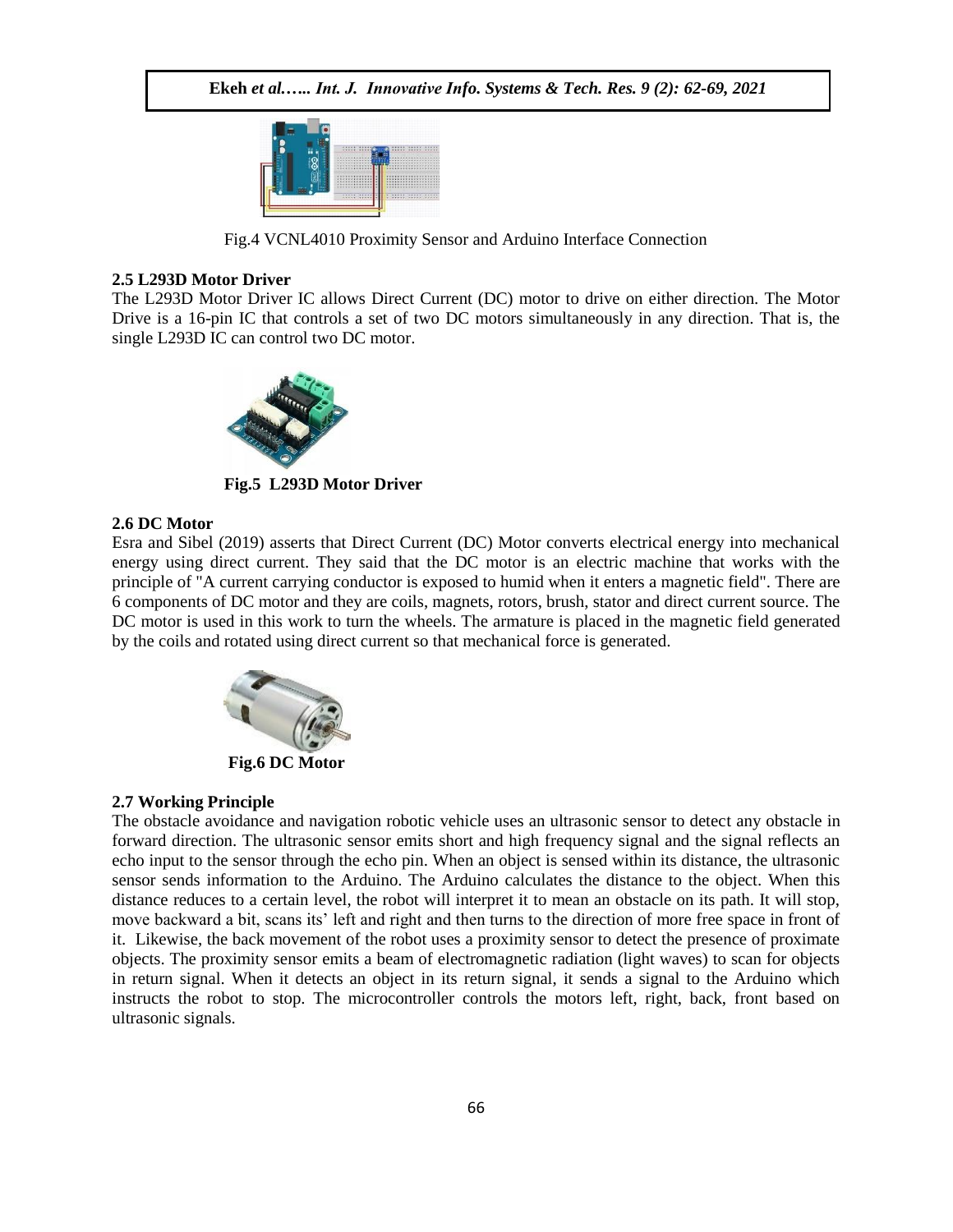

**2.8 Algorithm**



Fig.7 Obstacle detection and avoidance using Fig.8 Obstacle detection and avoidance Ultrasonic sensor. using proximity sensor.

#### **2.9 Arduino Software (IDE)**

The Arduino IDE is a software development platform that allows you to use the Arduino kits to write codes, compile the codes, and load the compiled codes directly into the Arduino Uno controller board. The controller board is used to communicate with the computer using serial communicator (USB connection). The data is transferred between them bit by bit. An adaptor is used to supply power to the controller board and a USB programmer is used to burn the hardware program (written in Arduino IDE) into the Arduino board. The programming for the system is done in C Language and uses various predefined header file.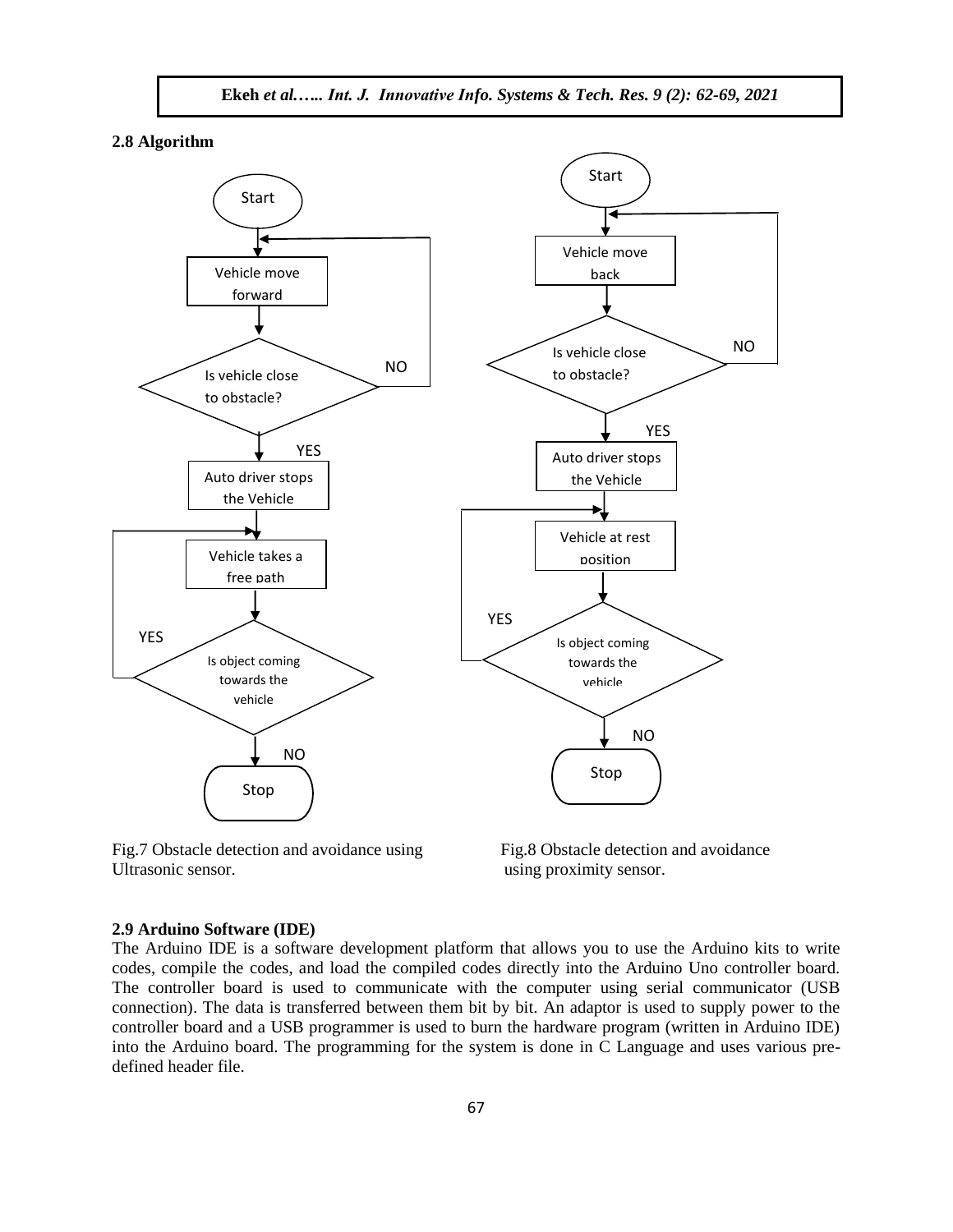

**Fig.9 the prototype of the designed system**

## **3. RESULT AND DISCUSSION**

The obstacle avoidance and navigation robotic vehicle was developed and tested by placing obstacle at various distances across its path. The two sensors were evaluated individually since they were positioned in front and the back of the robot. The actual result was expected as the system was designed to detect an obstacle and apply brake, move back a little and scan its surroundings, to move the vehicle to a safe path. The test carried out showed that if the vehicle is on high speed, it will not stop before hitting an obstacle especially if the obstacle wasn't identified within some distance or if the obstacle is coming from the side lane. On the other hand, if the vehicle is on high speed and the obstacle is detected, the system does its job by applying brake (the vehicle starts to slow down until it stops and not just stop at a onetime application of brake), quickly scan around it and take a safer route. If the obstacle is a manageable one (example speed bump), the vehicle alternates the system and then crosses over the obstacle.

## **4. CONCLUSION**

The goal of this paper is to design a robotic vehicle that is able to intelligently detect obstacle on its path and avoid it. This was done using the Ultrasonic and proximity sensors to detect obstacles, motor driver for the driving the DC motors, and DC motor is used for the movement of the robot with the help of the Arduino Microcontroller. The Arduino platform for data processing and its software counterpart on C programming language helped to communicate with the robot to send parameters for guiding movement. The result presented an accurate and efficient detection of obstacles and its maneuvering in order to assist vehicle driving. Obstacle avoidance is a very good application to be used in vehicle to prevent accidents and loss of life.

# **REFERENCES**

- Dilip Tamboli1, Sulbha Phutane, Bhupendra Dewangan (2016) Parking System Using Ultrasonic. 2nd International Seminar On "Utilization of Non-Conventional Energy Sources for Sustainable Development of Rural Areas ISNCESR'16. Parthivi College of Engineering & Management, C.S.V.T. University, Bhilai, Chhattisgarh, India.
- Esra Yılmaz, Sibel T. Özyer (2019) Remote and Autonomous Controlled Robotic Car based on Arduino with Real Time Obstacle Detection and Avoidance. Universal Journal of Engineering Science 7(1): 1-7.
- Faiza Tabassum, Susmita Lopa, Muhammad Masud Tarek, Dr. Bilkis Jamal Ferdosi (2017). Obstacle Avoiding Robot. Global Journal of Researches in Engineering: Robotics & Nano-Tech. Volume 17 Issue 1 Version 1.0 Year 2017. International Research Journal. Publisher: Global Journals Inc. (USA).